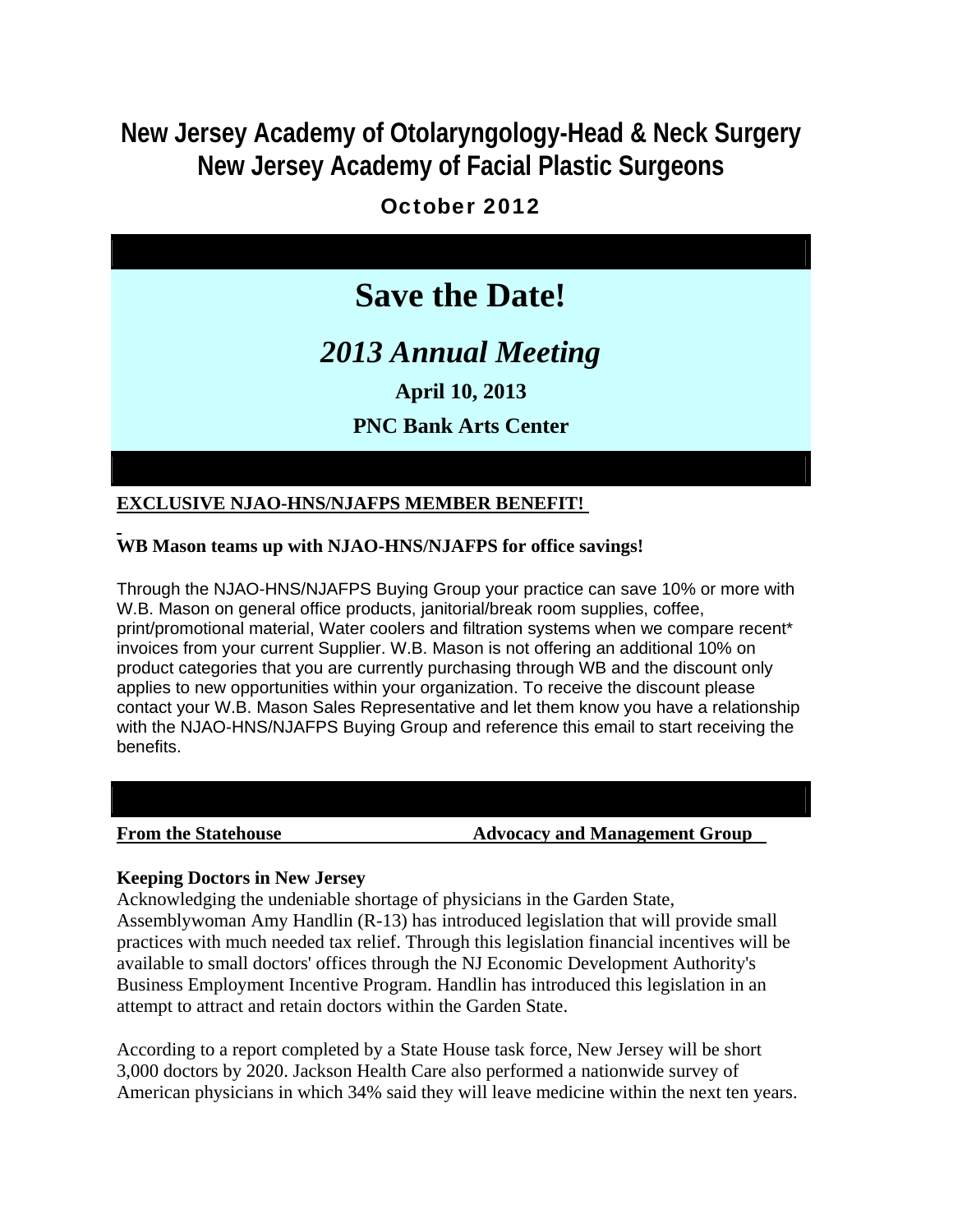Doctors have stated that medical malpractice, overhead costs , and the 2014 implementation of the health exchange have greatly influenced their decision to close their practices. Otolaryngologists were among specialties showing the greatest propensity to leave the field, with 49% responding that they would retire by 2022. To read a full report, visit: http://www.jacksonhealthcare.com/media/132980/physiciantrendsreport\_ebook0712-lr.pdf

#### **Update: Health Exchange in the Garden State**

While the legislature made a strong attempt to pass a health insurance exchange bill this Spring, Governor Christie vetoed the bill in May awaiting a Supreme Court ruling. The legislature is eager to make a second attempt at the exchange this fall before the federal deadline, November 16, at which point the federal government will take full control of New Jersey's exchange. This time around the legislature will attempt to compromise on some of Christie's opposition points, including \$50,000 salaries to part time members of a board that would oversee the exchange. Even if the Senate and Assembly can agree on a compromised bill, Christie is not likely to sign any legislation until after the Presidential election. As a Romney supporter, Christie will unlikely sign the bill as the Republican Presidential candidate has campaigned on repealing the Affordable Care Act. At this time, 37 other states have not formally committed to running their own exchange. We will continue to keep you informed on New Jersey's status with the health insurance exchange.

# **PC**

**Legal Report Kern Augustine Conroy & Schoppmann,**

**Criminal Conviction in HIPAA Case; \$1.5 Million to Settle Breach from Laptop Theft:** A jury has convicted the owner of a Long Island medical supply company of \$10.7 million in Medicare fraud and the wrongful disclosure of patient information. The defendant stole private patient information from various nursing homes and then used the information to file thousands of fraudulent Medicare claims. According to the Justice Department, the case represents one of the first criminal prosecutions under HIPAA for wrongful disclosure of patient information.For more information, see the DOJ press release at: http://www.justice.gov/usao/nye/pr/2012/2012aug15.html. In another HIPAA case, Massachusetts Eye and Ear Infirmary and Massachusetts Eye and Ear Associates, Inc. (MEEI) has agreed to pay \$1.5 million to settle potential HIPAA Security Rule violations and take corrective action to improve policies and procedures to safeguard the privacy and security of its protected health information (PHI). The settlement relates to a 2010 theft of a personal laptop containing the unencrypted PHI of MEEI patients and research subjects, including patient prescriptions and clinical information.For more information, see the DOJ press release at: http://www.hhs.gov/news/press/2012pres/09/20120917a.html.

#### **Guidance on Classification of Full-Time Employees under the Affordable Care**

**Act:** On August 31, 2012, the Obama Administration issued a highly anticipated guidance, Notice 2012-58,http://www.irs.gov/pub/irs-drop/n-12-58.pdf, to provide assistance to employers trying to identify their full-time employees for the purposes of offering health care coverage or paying penalties under the Affordable Care Act. Effective January 1, 2014, large employers (employing 50 or more employees) will be subject to the coverage and penalty. The guidance, however, is not in final form and will only be valid through the end of 2014. Notice 2012-58 describes a number of safe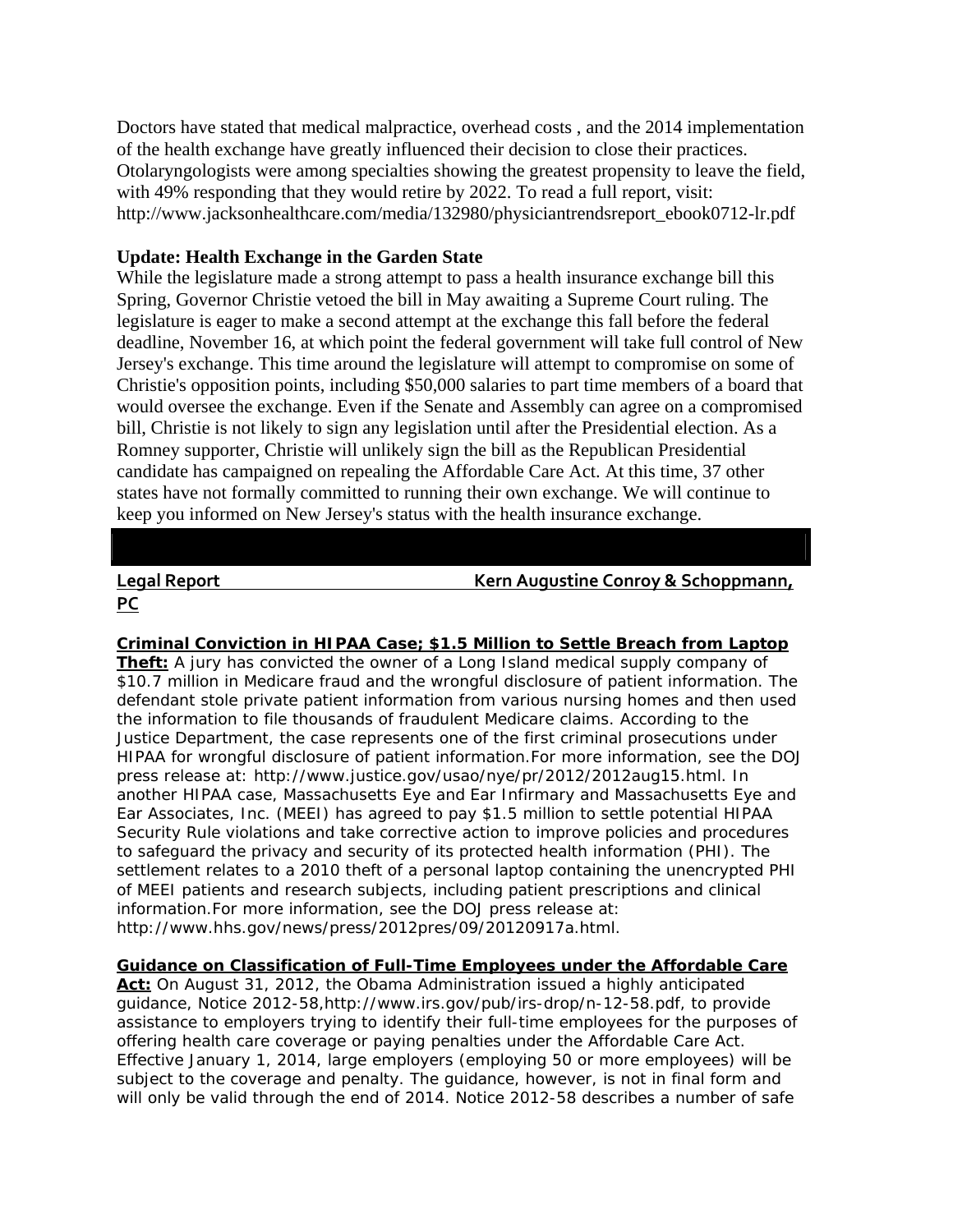harbors for employers, including a "look back," where employers are provided with up to a twelve (12) month measurement to determine whether an employee is full time. This look back applies to both "ongoing" (not newly employed) and "variable hour employees." For assistance with interpretation of the guidance, contact KACS' Sheila Mints at 1-800-445-0954 or at smints@drlaw.com.

**OIG Blesses Pre-Authorization Services:** The U.S. Department of Health & Human Services' Office of Inspector General (OIG) has issued Advisory Opinion 12-10 approving a radiology group's proposed program offering free pre-authorization services to referring physicians and patients. Although the party responsible for obtaining pre-authorization varies, the radiologists may be denied payment by the insurer if pre-authorization is not obtained. The radiology group proposed to offer to obtain any required pre-authorization from insurers by contacting the insurer, disclosing its role in seeking pre-authorization, and providing the necessary documentation to show medical necessity and other information needed for preauthorization, and to make the program free and available on an equal basis to all patients and referring physicians, without regard to value or volume of referrals made to the radiology group. Although performing pre-authorization services on behalf of referring physicians could be considered prohibited remuneration under the Antikickback statute, the OIG stated it would not seek to impose sanctions because the program: (1) does not target any particular referring physicians; (2) does not involve any payments to referring physicians; (3) makes no assurances that its preauthorization services would result in pre-authorization approval; (4) would be transparent, with the radiology group disclosing the nature of its pre-authorization program to insurers; and (5) reflects the radiologists' legitimate business interest because payment for its imaging services is at stake.

**Allergan Opens Bridgewater R&D Center**:Allergan has officially opened the company's new research and development center in Bridgewater, New Jersey. The New Jersey Business Action Center provided Allergan with advocacy services and identified potential sites for the new facility while the state's Economic Development Authority approved a \$14.9 million incentive for the company to bring its R&D center-and anticipated 400 new jobs--to New Jersey.

#### **New Jersey Regulatory and Legislative Activity:**

**State Board of Massage & Bodywork Therapy** - Adopted regulations of the Board, including the scope of practice of a massage and bodywork therapist, designation for licensed persons, registration of employers, advertising practices, required patient acknowledgement, and continuing education requirements. The adopted regulations can be accessed at:http://ow.ly/dMdYm.

**Department of Health** -Memorandum regarding accreditation standards for surgical technologists. See: http://www.state.nj.us/health/healthfacilities/documents/ac/surgical\_technologists.pdf.

**Division of Consumer Affairs** - Proposed amendment updating Controlled Dangerous Substances rules, to be consistent with rules of the State Boards of Medical Examiners and Pharmacy authorizing prescribers to transmit, and pharmacists to fill, electronic prescriptions for CDS. See: